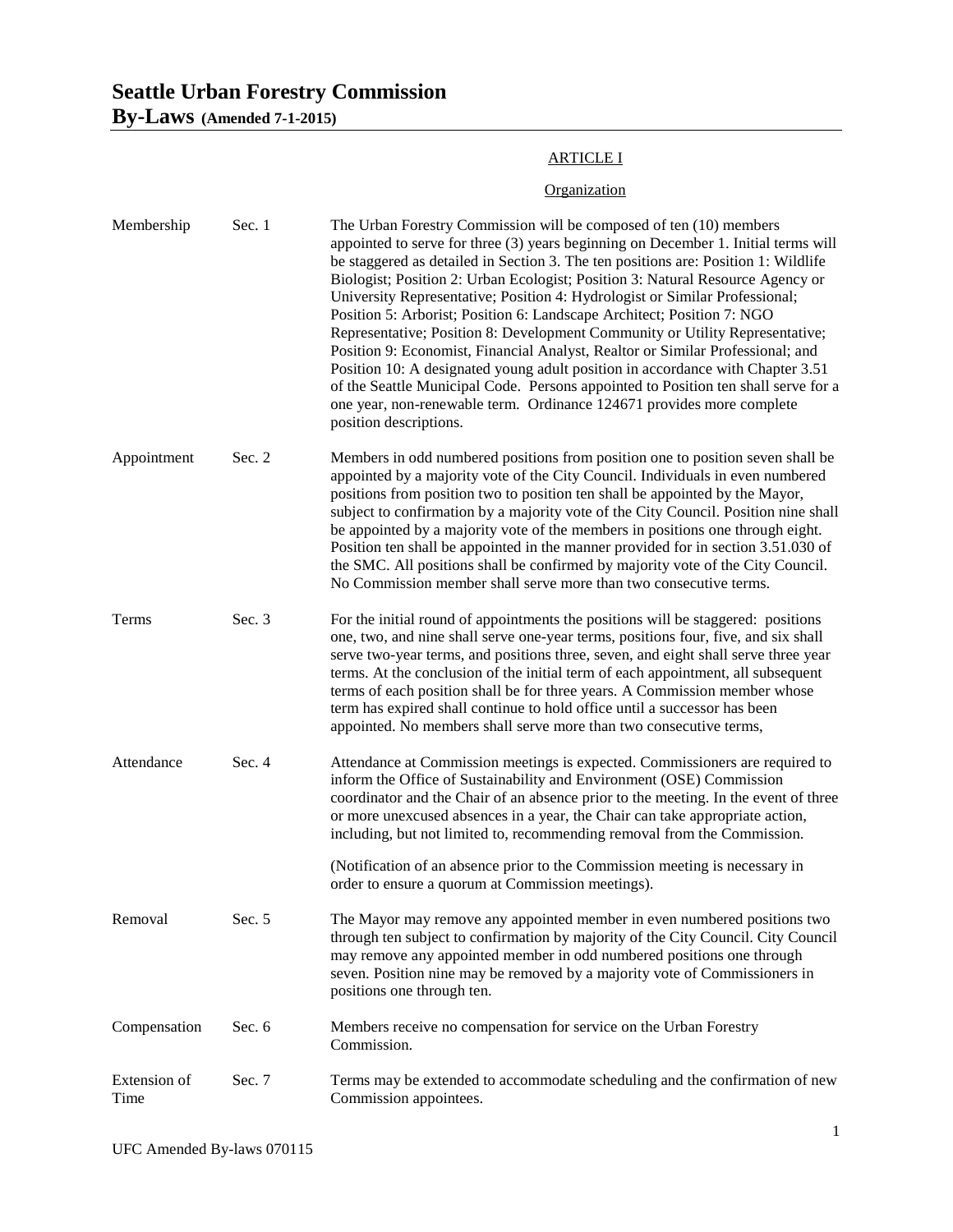| Vacancies        | Sec. 8  | Vacancies will be filled for unexpired terms in a manner similar to the original<br>appointment.                                                                                                                                                                                                                                                                                                                                                                                                                                                                                                              |
|------------------|---------|---------------------------------------------------------------------------------------------------------------------------------------------------------------------------------------------------------------------------------------------------------------------------------------------------------------------------------------------------------------------------------------------------------------------------------------------------------------------------------------------------------------------------------------------------------------------------------------------------------------|
| <b>Officers</b>  | Sec. 9  | A Chair and Vice Chair will be annually elected by vote. The Vice Chair may act<br>in the position of the Chair when the Chair is not available or when the Chair<br>delegates this role to the Vice Chair. If neither is available the role of the Chair<br>can be delegated to another Commissioner.                                                                                                                                                                                                                                                                                                        |
| Duties of Chair  | Sec. 10 | The Chair shall exercise general supervision over the Commission's business and<br>affairs, performing all duties incidental to the office and those required by the<br>Charter of the City of Seattle, law, ordinance, and these by-laws, as well as those<br>duties that are properly delegated by the Commission.                                                                                                                                                                                                                                                                                          |
|                  |         | S/he will preside at all meetings and have those powers generally assigned such<br>an officer. S/he will act as spokesperson for the Commission and as its<br>representative at meetings with other organizations and committees unless such<br>representation is otherwise authorized by the Commission. The Chair may,<br>however, delegate to any Commission member performance of any duties<br>imposed by this section. No pronouncement made as spokesperson or<br>representative will obligate or commit the Commission except as provided by<br>these by-laws or unless authorized by the Commission. |
| Committees       | Sec. 11 | The Commission, by resolution adopted by a majority of Commissioners, may<br>designate or appoint one or more standing or ad-hoc committees, each of which<br>shall consist of two or more Commissioners and may include other individuals to<br>provide specific expertise who are not Commissioners. Such individuals shall<br>have appropriate qualifications and serve in an advisory capacity.                                                                                                                                                                                                           |
| Chair Ex-officio | Sec. 12 | The Chair serves ex-officio on all committees.                                                                                                                                                                                                                                                                                                                                                                                                                                                                                                                                                                |
| Act as Body      | Sec. 13 | The Commission acts as a body in making its decisions and announcing them. No<br>member may use agency letterhead or speak or act for the Commission without<br>prior authorization from the Chair.                                                                                                                                                                                                                                                                                                                                                                                                           |
| Address          | Sec. 14 | The address of the Commission shall be:                                                                                                                                                                                                                                                                                                                                                                                                                                                                                                                                                                       |
|                  |         | Office of Sustainability and Environment<br>City of Seattle                                                                                                                                                                                                                                                                                                                                                                                                                                                                                                                                                   |
|                  |         | Mailing Address:<br>P.O. Box 94729<br>Seattle, WA 98124-4729                                                                                                                                                                                                                                                                                                                                                                                                                                                                                                                                                  |
|                  |         | <b>Street Address:</b><br>700 Fifth Avenue, Suite 1868<br>Seattle, WA 98124                                                                                                                                                                                                                                                                                                                                                                                                                                                                                                                                   |

#### ARTICLE II

#### **Meetings**

Public Meetings Sec. 1 All meetings of the Urban Forestry Commission, except those at which personnel matters will be discussed, will be open to the public.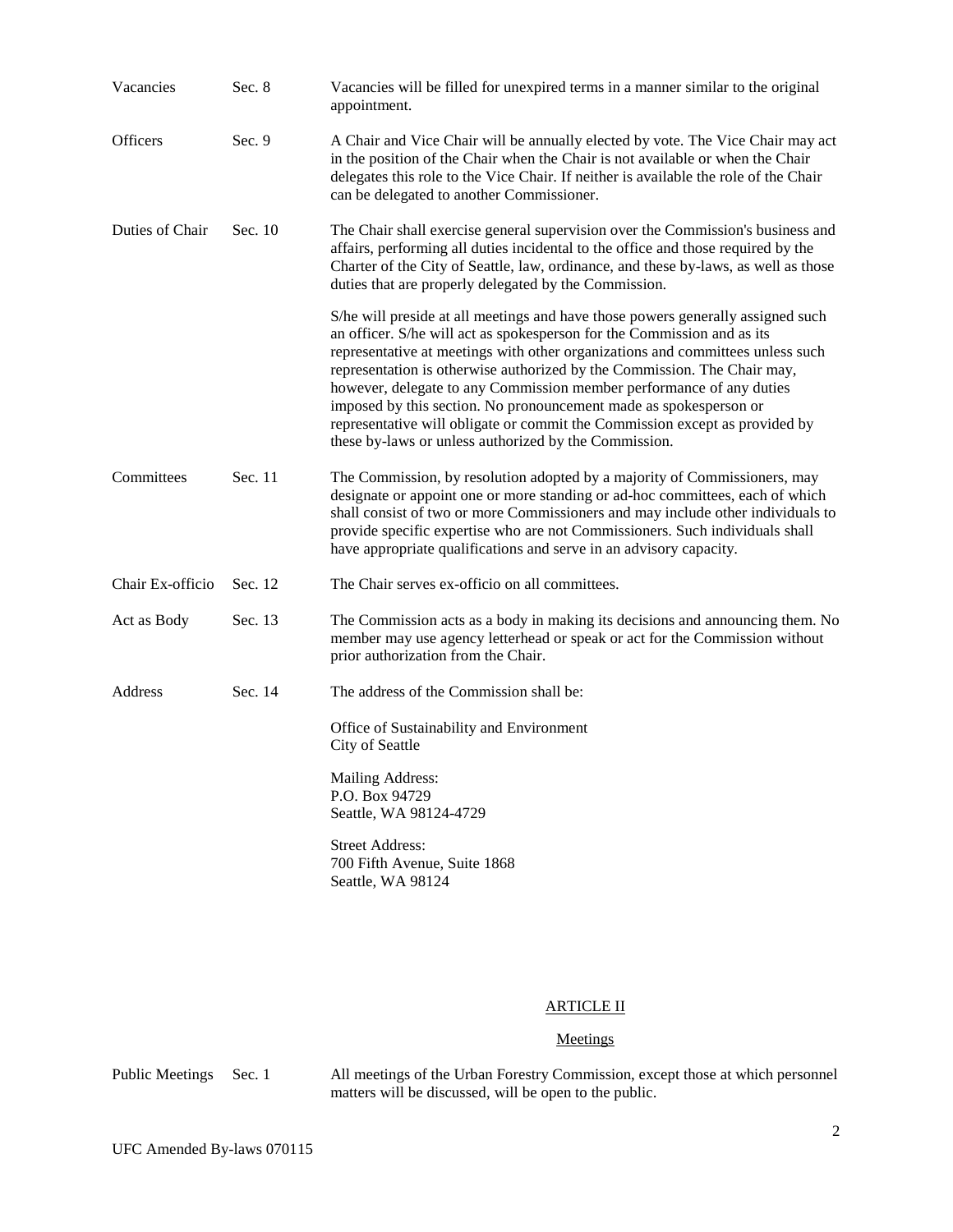| Meetings                                                               | Sec. 2   | Regular meetings of the Commission will be held on the first and second<br>Wednesday of each month in the Seattle Municipal Tower (room locations may<br>vary). In the event a change in location is necessary, effort will be made to<br>inform the public in advance. Additional meetings may be scheduled as<br>necessary. The City will make reasonable accommodation, upon request, for<br>people with disabilities. |
|------------------------------------------------------------------------|----------|---------------------------------------------------------------------------------------------------------------------------------------------------------------------------------------------------------------------------------------------------------------------------------------------------------------------------------------------------------------------------------------------------------------------------|
|                                                                        |          | Special meetings of the Commission may be held whenever and wherever the<br>Commission may determine. The Chair may call such meetings. The Chair will<br>issue such a call upon the request of five (5) or more Commission members.                                                                                                                                                                                      |
|                                                                        |          | Committee meetings will be held in City offices unless reason exists to hold them<br>at another location. Meetings will be scheduled in advance by the Committee<br>Chair. An agenda will be prepared at the direction of the Chair and in<br>consultation with staff and its substance conveyed to all Commissioners.                                                                                                    |
|                                                                        |          | Commission meetings will comply with requirements of the Open Public<br>Meetings Act (RCW 42.30).                                                                                                                                                                                                                                                                                                                         |
|                                                                        |          | It shall not be a violation of the Open Public Meetings Act requirements for a<br>majority of the Commission members to travel together or gather for purposes<br>other than a regular meeting or a special meeting provided that take no action as<br>defined in the Open Public Meetings Act.                                                                                                                           |
|                                                                        |          | Commissioners may form subcommittees of fewer than five members to<br>participate in discussions with City Departments without triggering Open Public<br>Meetings Act.                                                                                                                                                                                                                                                    |
| Agenda and<br>Notice for<br><b>Public Meetings</b>                     | Sec. $3$ | The Chair, with support from staff, will prepare an agenda for each public<br>meeting, prior to the meeting. Additional agenda items may be proposed by any<br>member of the Commission, subject to the approval of the Chair. However,<br>during the meetings, the Commission may only change the agenda with consent<br>of the majority of Commission members present.                                                  |
|                                                                        |          | Commission members will receive notice and agendas prior to each scheduled<br>Commission meeting.                                                                                                                                                                                                                                                                                                                         |
|                                                                        |          | Staff will make reasonable effort to post all meeting notices, current agendas, and<br>available documents noted in the agendas on the Commission website. Staff will<br>maintain a list of interested members of the community and make reasonable<br>effort to send advance notice of scheduled meetings to this list.                                                                                                  |
|                                                                        |          | The Chair may adjust for good and sufficient reason, the regular convening time<br>of meetings and hearings as set forth in these by-laws. Reasonable effort will be<br>made to advise, at least 24 hours in advance of adjusted convening time, each<br>Commission member and the public.                                                                                                                                |
| Request for<br>Advice from<br>Council or<br>Executive<br><b>Branch</b> | Sec. 4   | Requests for a Commission letter, analysis, advice, or recommendation from City<br>Council or Executive Branch will be addressed to the entire Commission. Such<br>requests shall receive priority for placement on the agenda.                                                                                                                                                                                           |
| Quorum                                                                 | Sec. 5   | A majority of the current members of the Commission constitute a quorum in<br>Commission meetings. In committee meetings, the majority of all committee<br>members are a quorum. Provided there is a quorum, a majority of those present<br>are required to ratify a vote.                                                                                                                                                |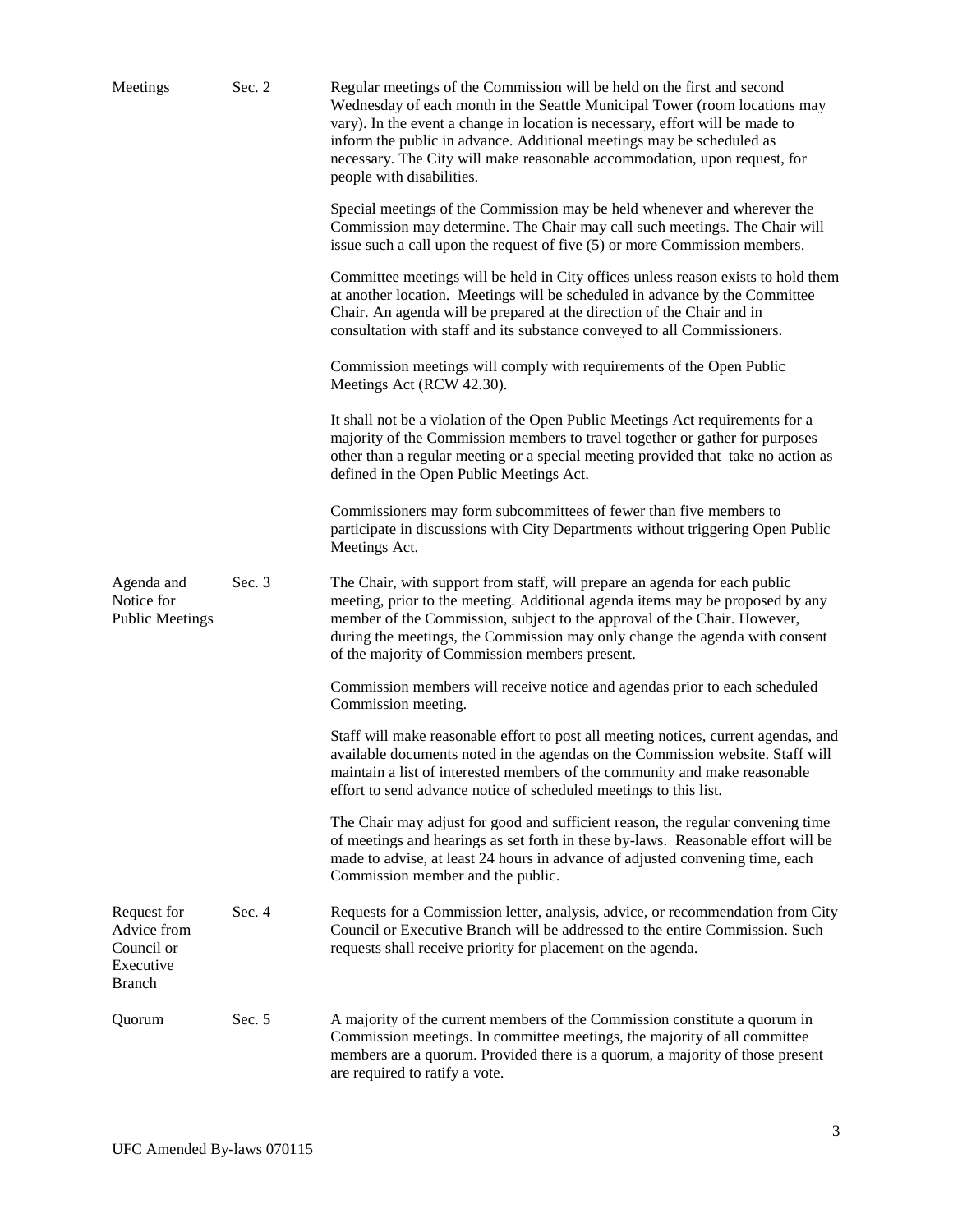| Voting                | Sec. $6$ | Each Commission member is entitled to one vote. Provided a quorum is present<br>at the meeting, all Commission action shall require a motion, a second, and a<br>majority vote of members present.                                                                                                                                                                                                                                                                                      |
|-----------------------|----------|-----------------------------------------------------------------------------------------------------------------------------------------------------------------------------------------------------------------------------------------------------------------------------------------------------------------------------------------------------------------------------------------------------------------------------------------------------------------------------------------|
|                       |          | The Commission will strive for consensus. When consensus is not reached and an<br>action is approved by majority vote, dissenting member(s) may submit a minority<br>report to the Chair. The minority report will be forwarded to the Council, the<br>Executive Branch, and the public along with any letter, analysis, advice, and<br>recommendation or similar submitted by the Commission.                                                                                          |
| Committee<br>Meetings | Sec. 7   | The Commission will offer opportunity for public comment for 15 minutes at<br>regular Commission meetings. Members of the public who desire to speak may<br>sign up on sheets provided by Commission staff at the beginning of the meeting.                                                                                                                                                                                                                                             |
| Public<br>Comment     | Sec. 8   | Each speaker will be limited to three $(3)$ minutes. If more than one member of the<br>public from a particular group has requested to speak, the group must select one<br>representative of the group to present the group's view. In such case, the group's<br>representative will be allowed five (5) minutes to speak.                                                                                                                                                              |
|                       |          | The Chair will recognize those individuals who signed up to speak and will<br>enforce the appropriate time limits. Speakers should preface their remarks by<br>stating their first and last names, where they live, and where they work. Public<br>comments made at meetings must be related to the issues on the agenda for that<br>meeting. Written comments will also be accepted and should be directed to<br>Commission staff at the Office of Sustainability & Environment (OSE). |
|                       |          | The Chair has the right to exercise discretion in the implementation of this<br>section.                                                                                                                                                                                                                                                                                                                                                                                                |
| Protocols             | Sec. 9   | The Commission shall adopt Protocols to guide the Commission's and the<br>Commission's Coordinator work.                                                                                                                                                                                                                                                                                                                                                                                |
|                       |          | <u>ARTICLE III</u>                                                                                                                                                                                                                                                                                                                                                                                                                                                                      |
|                       |          | Records, Publications, and Reports                                                                                                                                                                                                                                                                                                                                                                                                                                                      |
| Records               | Sec. 1   | All records of the Commission will be open to public inspection.                                                                                                                                                                                                                                                                                                                                                                                                                        |
| <b>Annual Report</b>  | Sec. 2   | The Commission Chair or their designee will annually report, or request that the<br>OSE Director make a report, to the Mayor and City Council outlining the<br>Commission's goals and objectives, and progress toward achieving them;<br>describing its programs and the amount of business transacted.                                                                                                                                                                                 |
|                       |          | Members of the Commission will be given an opportunity to review the draft of<br>the annual report.                                                                                                                                                                                                                                                                                                                                                                                     |
| Minutes               | Sec. 3   | Minutes of all regular Commission public meetings will be promptly recorded,<br>maintained, posted on the Commission website, and available for public<br>inspection.                                                                                                                                                                                                                                                                                                                   |
|                       |          | Meeting minutes will list the members present and consist primarily of a<br>summary of discussion and record of action taken. Minutes in draft form for any<br>particular meeting will be forwarded to each Commission member prior to the<br>subsequent meeting for appraisal and action/adoption at such subsequent<br>meeting.                                                                                                                                                       |